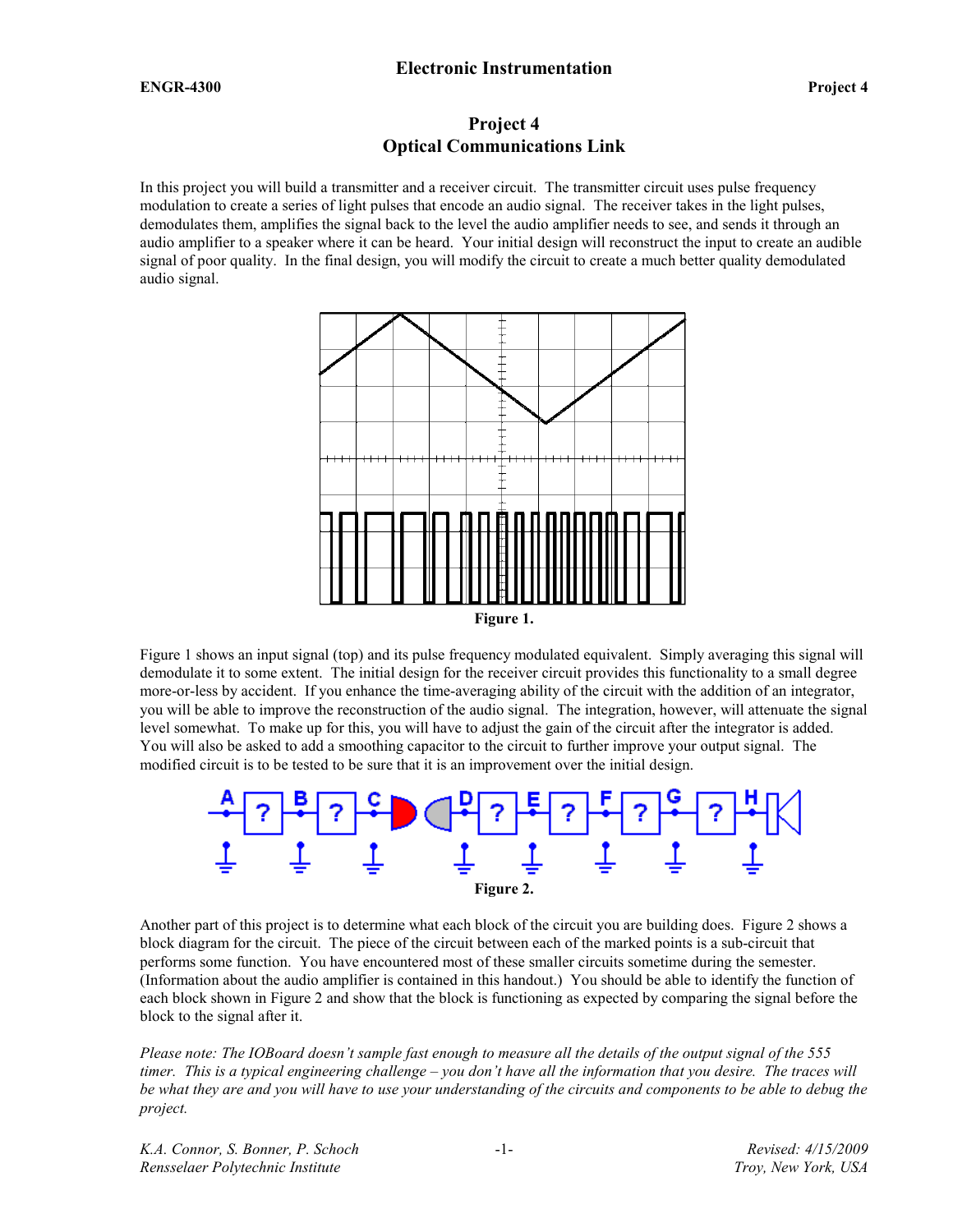# Part A - Initial Design

In the initial design of this circuit you will build a transmitter and a receiver. You will also look at the function of a PSpice model of the circuit.

### Transmitter Circuit

The initial transmitter circuit is pictured in Figure 3.



In this circuit, Vin is your input signal. In this project, you will examine the behavior of your circuit for two different types of input waves: a sine wave from the function generator and an audio source. Note the location of the three points: A, B and C. These points define the input and output to the blocks in the circuit. For example, the block between A and B is a DC blocking capacitor. It keeps the DC offset introduced by the 555 timer from interfering with the input signal (which has no DC offset). Block B-C is the 555 timer circuit that samples the signal. All of the measurements in this project should be taken with two channels of the scope and they should be measured with respect to ground. The 100K pot is marked 104.

#### Receiver Circuit

The initial receiver circuit is shown in Figure 4.



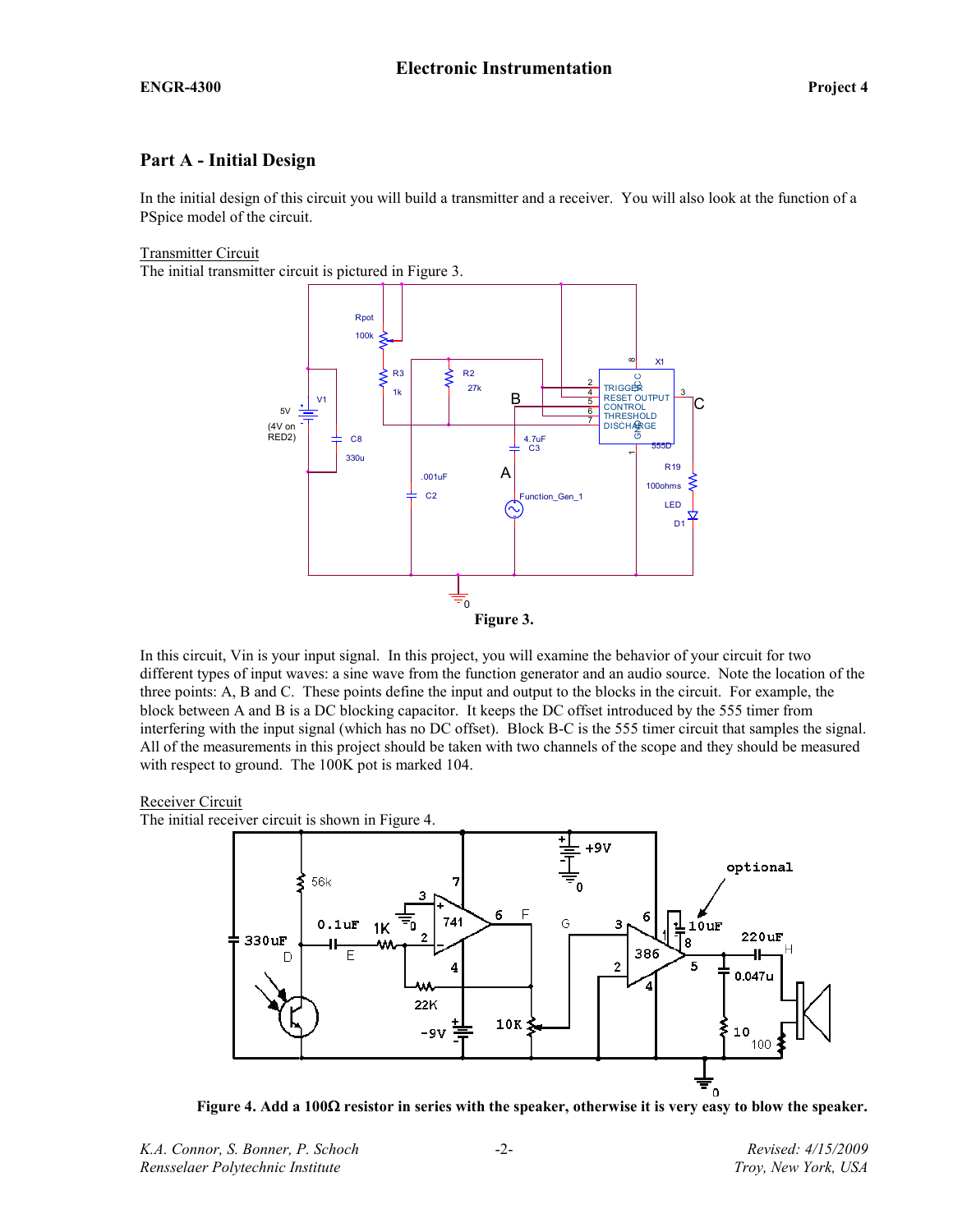### ENGR-4300 Project 4

In this circuit, your input is the light pulses being detected by the phototransistor. The output is a demodulated and amplified signal played on a speaker. Again, note the locations of the points D, E, F, G and H. You will be measuring the voltage signals at these points and defining the circuit blocks between them. The 10K pot is marked 103.

### The audio amplifier

Your circuit contains an audio amplifier. Details on this block of the circuit are contained in the spec sheet for the 386 amplifier. The image in Figure 5 is taken from that source.





Figure 5.

### PSpice Model

We will give you a PSpice circuit that models the function of the initial transmitter and receiver circuit combination. It is available on the links page under project 4. Do not try to enter it by hand. You should generate PSpice output showing the function of each circuit block and also the function of the circuit as a whole.



K.A. Connor, S. Bonner, P. Schoch Revised: 4/15/2009 Rensselaer Polytechnic Institute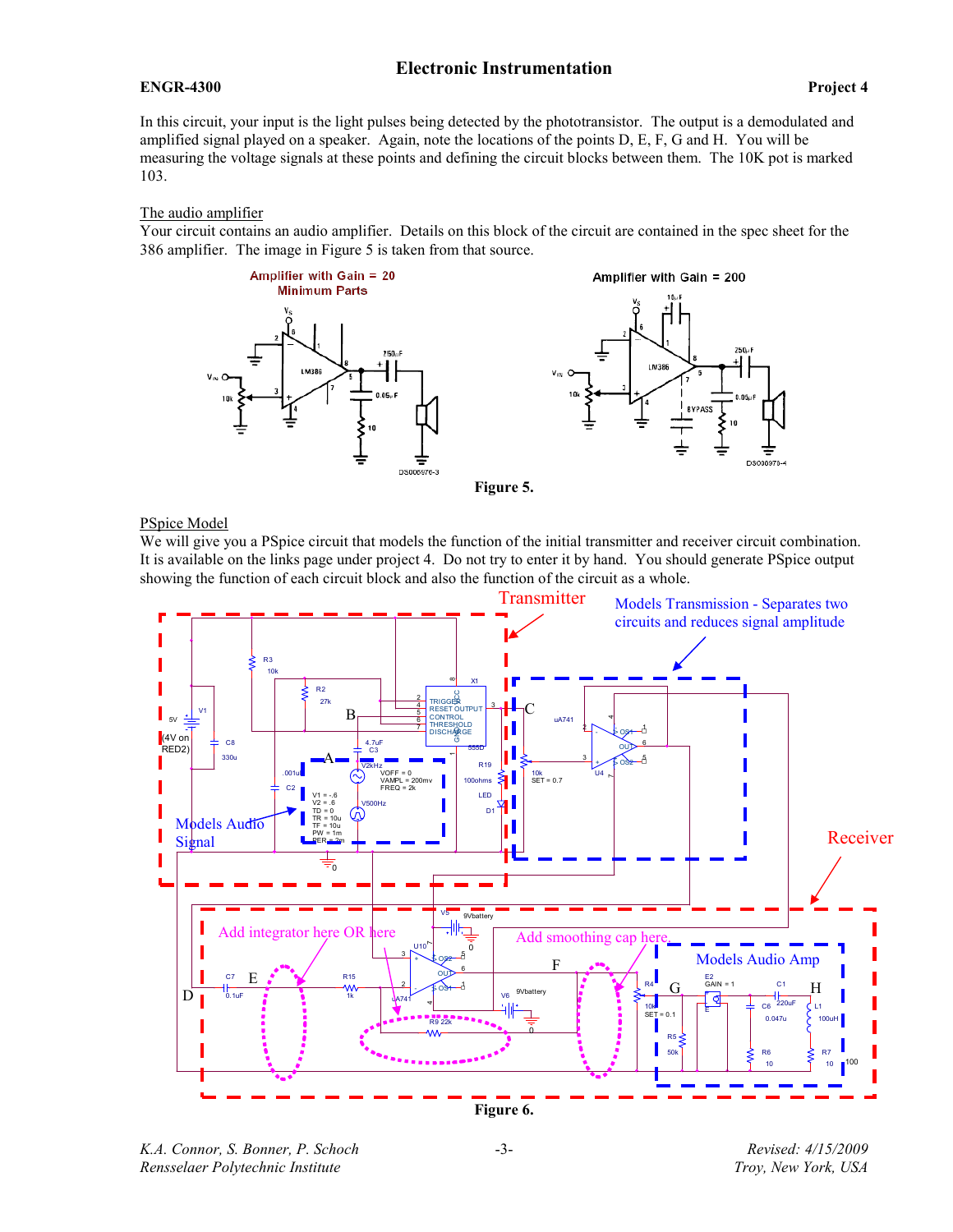#### ENGR-4300 Project 4

The model: Figure 6 shows the different pieces of the model. An audio source is approximated using a small sine wave at 2kHz and a square wave at 500Hz. This helps demonstrate how the circuit works. You may want to run the simulation with only one source on at a time. The transmitter circuit is separated from the receiver circuit with a buffer. (In the real circuit that you build, this separation will be the air through which the light pulses are transmitted. In the simulation, we don't have light or air, but we can at least isolate the two circuits electronically with a buffer.) There is also a pot that creates the difference in amplitude between the pulses generated by the transmitter and the pulses picked up by the phototransistor. The audio amplifier in the receiver is modeled with a different amplifier (E2) than the 386 used in the real circuit. (PSpice does not have a 386). In order to keep the amplitude of the output at the same order of magnitude as the input, the gain on this amplifier (1) is 1/20 of the gain on the 386 without the optional capacitor. The picture also shows the locations you will use to add the circuit elements you need for your final design.

Run the simulation: Start by running the simulation provided. Remember that the initial design should give you a poor quality reproduction of your input signal. Therefore, you should expect the model of the initial design to give you a poor quality reconstruction of the signal at the output. The input (point A) and output (point H) of the simulation should look something like Figure 7. The figure below shows 2ms of the traces. The input trace has one cycle of the lower frequency square wave (at 500Hz) with four cycles of the higher frequency wave (at 2kHz) superimposed on it. As you can see, the output shows some of the features of the input, but it consists mainly of the high frequency samples taken by the 555 timer oscillating between about minus 5V and plus 5V.



Figure 7. Input and output traces.

Determine your sampling frequency: The sampling frequency in the PSpice model is representative of a good sampling frequency for your circuit. It is hard to determine exactly what this frequency is by looking at the pulses because the frequency of the pulses changes with the input signal. You can get a reasonable average by averaging over several samples in Figure 7 or by calculating the frequency of the 555 timer circuit using the astable mode equations and the values of the components in the R-R-C combination (10k-27k-0.001u). Be sure that the PSpice frequency and the actual sampling frequency of your transmitter circuit match reasonably well when you take your data and design your integrator. In the actual circuit, you can match the frequencies either by turning the 100K pot in the actual circuit, replacing the 100K pot in the circuit with a 10k resistor, or by changing resistor R3 in the PSpice model.

Examine the different blocks: Once you have the simulation running, try looking at the output of each block separately. Also use the magnifying glass and look more closely at the wave shapes. (For example, look at the signals at point A and point B only. Which has the DC offset? Why?) This will give you an idea of what the block is doing and also what to expect from your circuit.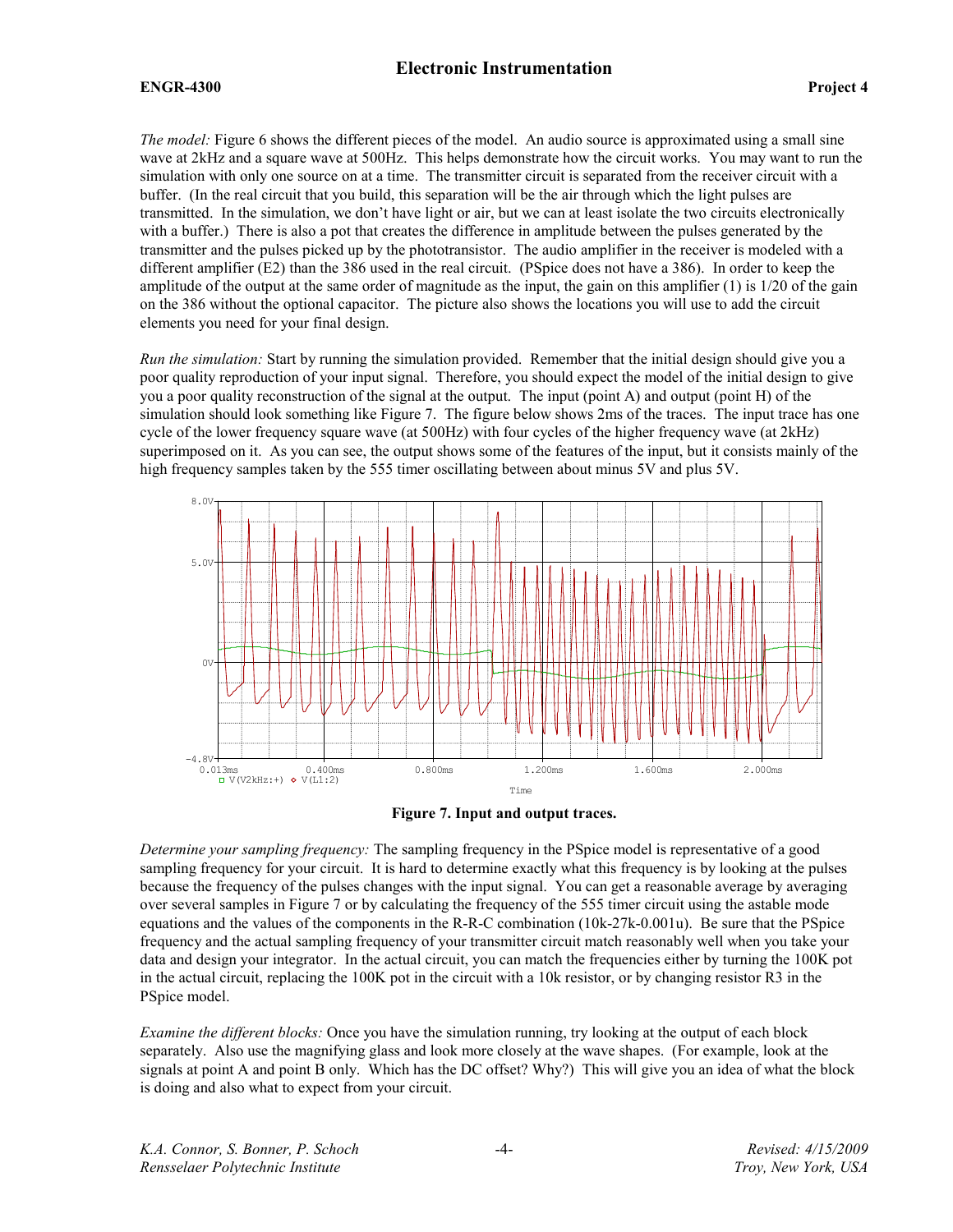### ENGR-4300 Project 4

### Building and Testing the Circuits

Build the circuit as shown in the circuit diagram. Leave out the optional  $10\mu$ F capacitor to start. If the signal sounds very soft, you might try adding the 10µF capacitor, but it should work without it. Turn up the volume. If the audio output sounds distorted, you should remove the capacitor. Test your circuit using a square wave signal from the function generator representative of an audio wave. You may want to also try a sine waveform, and try changing the signal frequency. When the circuit works, have a staff member sign off on it and take your data.

Test input signal: The transmitter is a 555 timer circuit very similar to an astable multivibrator. The only difference is that instead of generating a regular string of pulses, it generates a string of pulses which vary in frequency in response to the input signal at pin 5. It is best to use a square wave to debug this circuit. A typical audio signal is pictured in Figure 8. Note that the signal below has several frequencies. There are about 10 cycles of a typical wave in a 5ms division. This corresponds to a frequency of about 2kHz. Also note that the amplitude reaches a maximum of about 800mVp-p. Our circuit works best with a slightly larger amplitude, so set the function generator to 1.2Vpp, square wave at 1.5kHz.



No common ground: Build the transmitter and receives on separate boards. The two circuits should NOT have a common ground. They should be completely separate and the transmission of the light pulses should be the only interaction. When recording signals using the IOBoard, you will on occasion need to tie both grounds together.

Orientation of the phototransistor: The phototransistor has the flat near the collector lead. The collector goes toward the resistor; the emitter is connected to ground.

Verify that the transmitter is working: You should make sure that the pulses from your circuit are modulated by observing the voltage at the input (point A) and the voltage at the output (point C). The output should look like a pulse modulated signal. (If the input is low, the pulses should get closer together and if the input is high, the pulses should get farther apart.) As you turn the pot, the frequency of your output pulse modulated signal should change.

Set your sampling frequency: CD quality sound uses 44.1k samples per second to recreate an audio signal. We will use a lower frequency because the IOBoard isn't capable of measuring signals at that high a frequency. Each pulse in your modulated signal is like a digital sample. A high sampling rate is desirable if you want to get high quality sound from your circuit. To vary your sampling rate, turn the 100K pot. To determine your sampling frequency, find the frequency of the pulses using the scope. You will not be able to get an exact measure of the sampling frequency of your circuit because it changes. However, you can get an estimate by averaging over several cycles. Since you will be comparing your data to the PSpice model (and using it to design your integrator), it is important that the sampling frequencies for your actual circuit and your PSpice circuit match fairly well. Either try to match your circuit to the PSpice (by using the pot or replacing it with a 10k resistor) or change the sampling rate of the PSpice circuit by altering the value of R3.

Getting the receiver to work: The receiver circuit is more complicated than the transmitter circuit. If yours does not work, try debugging it in pieces. Check to see that the phototransistor is generating a set of pulses that correspond to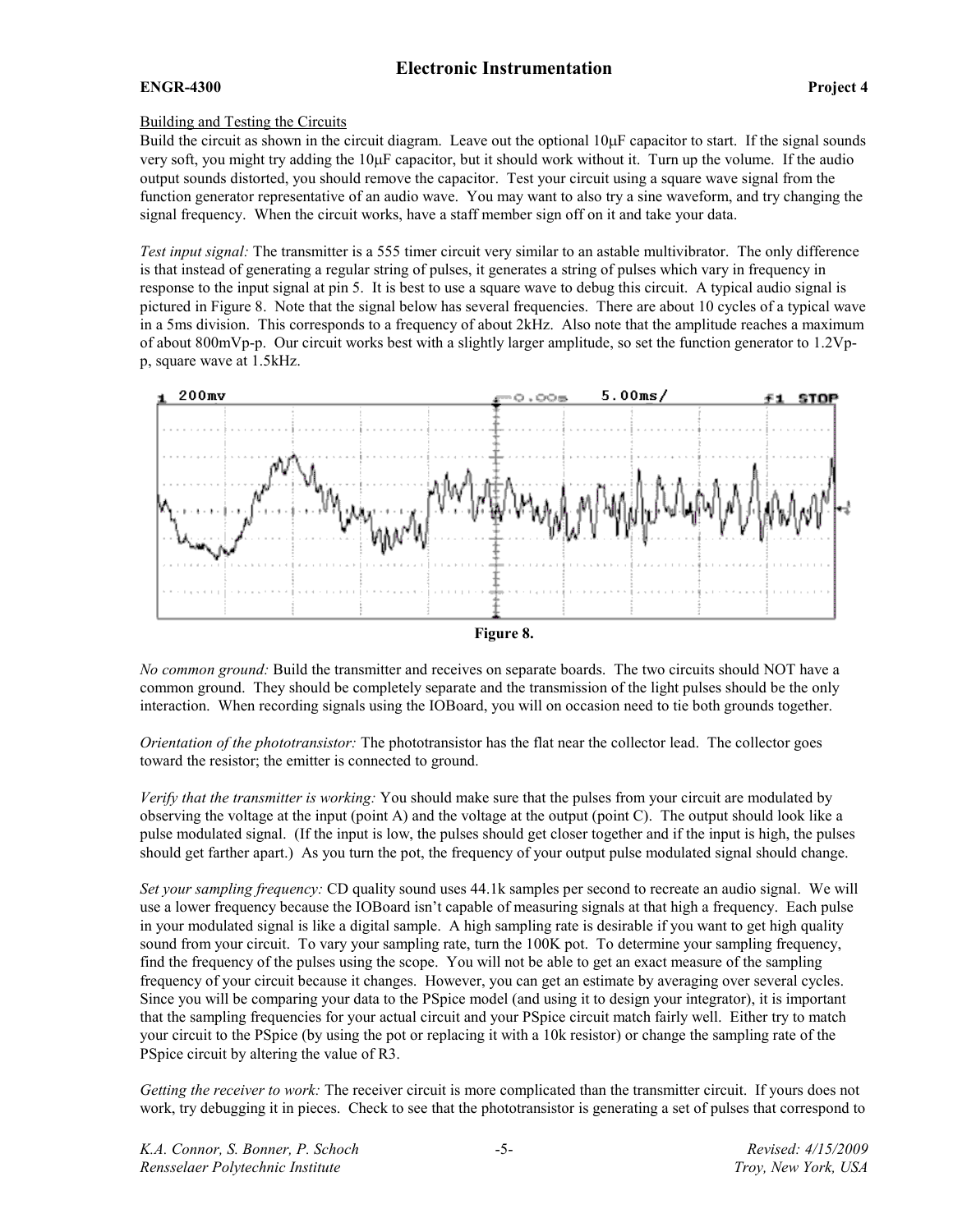### ENGR-4300 Project 4

the pulses from the LED. Check to see that the inverting amplifier is making the pulses bigger. Make sure the volume pot alters the amplitude of the signal. Finally, check to see if the audio amplifier amplifies the signal again. If you identify a block that does not work, debug it before you continue on to the next one.

Your audio signal: You will need to demonstrate that your circuit works using the function generator and a real audio signal. Your laptops have output jacks. You can bring your own music or find some on the internet. If you prefer, you can use your portable audio device. Make sure that you use the scope to check the amplitude of your input signal. Set the volume of your signal so that it corresponds roughly to the 400mV amplitude of the test input. If you cannot turn the volume up that high, you may need to use another input device. Do not let your input amplitude exceed  $2Vp-p$ . This will interfere with the 555 timer's ability to sample the input effectively. There are 1/8" mini stereo plugs for this use in the studio. The bare uninsulated wire is the ground connection and the red (right) or white (left) wires are the stereo output voltage signals.

Signature: When your circuit works, have a staff member listen to the circuit with the sine wave input and with the audio input and sign the cover/signature page at the end of this handout.

#### Taking your data

Take data showing the input to and output from each block of the circuit and also the overall function of the circuit. All signals should be taken relative to ground. It is easiest to see how the circuit works if you use a square wave. Therefore, we ask you to take most of your data using this signal. YOU MAY TAKE MORE THAN ONE PICTURE OF EACH BLOCK. In some cases, it helps to take a "close-up" of the individual pulses and a "wideangle" of the overall signal shape. Whatever data you take, make sure that the PSpice picture and the Mobile Studio picture are at about the same time scale so that they can be compared. No signatures are required.

Take PSpice data: Before you take plots of the PSpice simulation, verify that the sampling frequency is about the same as your circuit. If not, you can alter the sampling frequency by changing R3 or turning the pot in your circuit. For these plots you should reduce the amplitude of the sine wave voltage source, or remove it completely. Plot the following pairs of points:

| Pair $(A-B)$ : | $Pair(A-C):$     | $Pair(A-D):$ |
|----------------|------------------|--------------|
| Pair $(A-E)$ : | $Pair(A-F):$     | $Pair(A-G):$ |
|                | System $(A-H)$ : |              |

Take function generator data: The following is a list of the oscilloscope plots you should generate using the function generator as input. For each Pair put one signal on channel 1 and the other on channel 2. Be careful to keep track of which signal is which. If you want, in System (A-H), you can invert the output at H with the scope to get a better visual comparison with the input at A. Some of the speakers we have (with low impedance) distort the output at H. If you have this problem, you can remove the speaker when you take the data at point H.

| Pair $(A-B)$ : | $Pair(A-C):$   | $Pair(A-D):$ |
|----------------|----------------|--------------|
| Pair $(A-E)$ : | $Pair(A-F):$   | $Pair(A-G):$ |
|                | $System(A-H):$ |              |

Take audio data: Take the following additional data using your audio signal as input. If you want, in System(A-H), you can invert the output at H with the scope to get a better visual comparison with the input at A. Some of the speakers we have (with low impedance) distort the output at H. If you have this problem, you can remove the speaker when you take the data at point H.

 $Pair(E-F):$  System(A-H):

Comparison

The final step in the initial design is to compare the output of the PSpice model to the output of the actual circuit. Are they similar? Also examine the function of each circuit signal Pair. Does each Pair work as expected?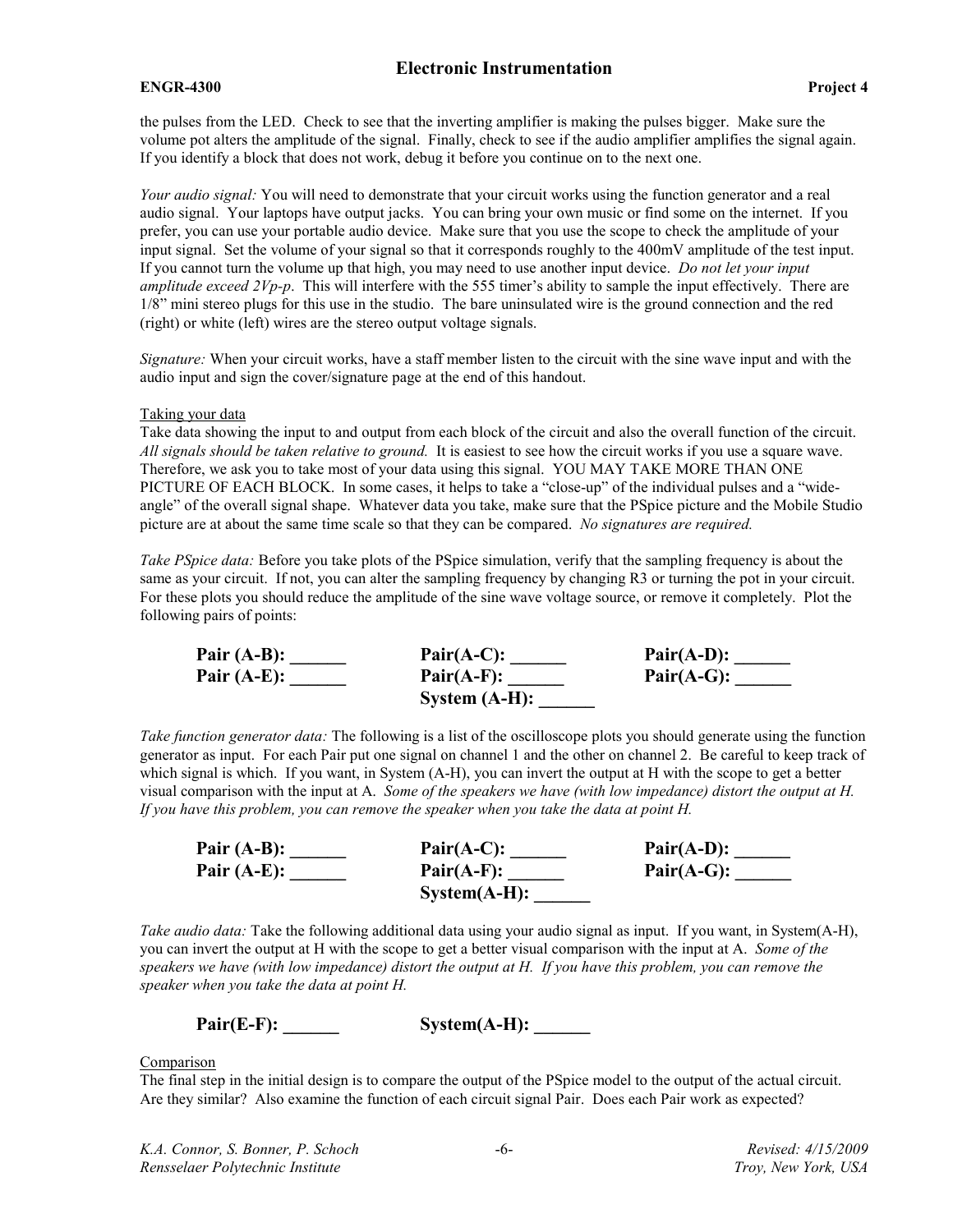# Part B - Final Design

The initial design for the receiver of this project reconstructs the signal well enough to be audible, but it does a very poor job. You can improve the output of your circuit by adding an integrator and a smoothing capacitor. Your final signal (at point H) should look and sound much more like the original signal coming from your audio device (at point A).

### Adding an integrator

The first change you will make to your circuit is to add an integrator.

What the integrator should do: When you integrate the modulated signal, you take advantage of the fact that the pulses vary in frequency. Your pulses (at point E) are square waves centered around zero. When you are on the positive part of the pulse, the signal (the integration of a positive constant) ramps up. When you are on the negative part of the pulse, the signal (the integration of a negative constant) ramps down. Since the pulses vary in frequency (and width) with the signal, adding this integration will bring out the variation in the amplitude of the original signal. Figure 9 shows the input (point A) and the output (point H) of the PSpice model with an appropriate integrator added. Note that you can still see the sampling pulses, but the output (which is inverted) captures the overall shape of the wave much better. You can see both the shape of the lower frequency and the higher frequency of the input. (These plots are for a pair of sine wave inputs, one at 500Hz and one at 4kHz. You can choose to do these frequencies or use the sine wave and square ware signals as shown in Figure 6.



There are a few things you should note in this output. The first is that the signal is inverted because there is an inverting amplifier in the receiver circuit. Another is that there is a time shift between the input and the output. It takes a finite amount of time for the signal to travel through the circuit. The DC offset also wavers about a bit in the output. This will not affect the sound quality at the speaker.

Types of integrators: You can either add a passive or an active integrator to your circuit. Both work well, so it is a matter of preference. Both are discussed in this section:

Passive Integration

Figure 10 shows a passive (approximate) integrator. It only works at higher frequencies. When

$$
\omega \gg \omega_c = 1/RC
$$
, then  $V_{out} = \frac{1}{RC} \int V_{in} dt$ . If you add this integrator, you will add it at point E.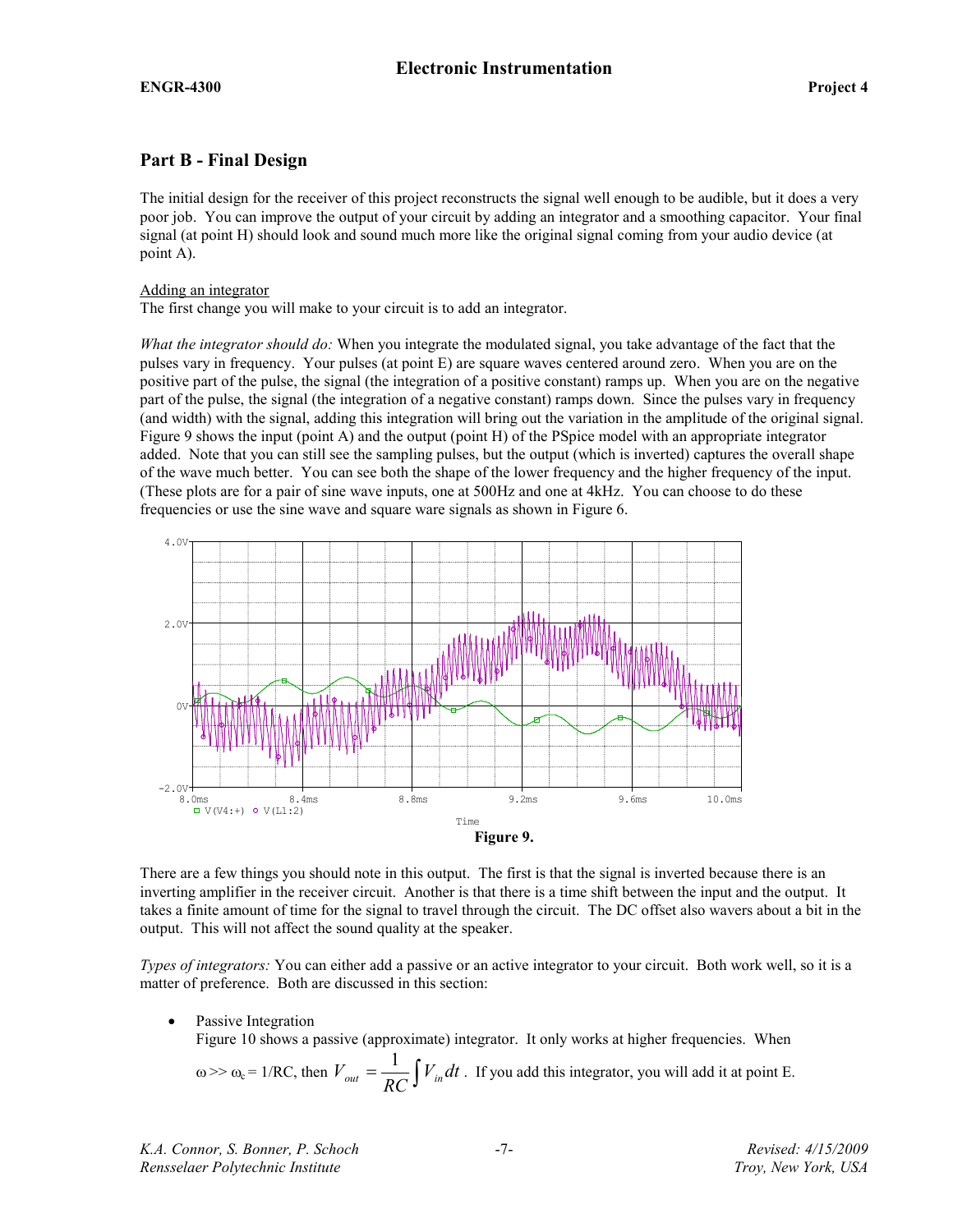

When you add this integrator, you may notice a marked change in the amplitude of your signal. You can change the amplitude by a factor of 10 by adding or removing the  $10\mu$ F capacitor in the audio amplifier. You can make finer adjustments by changing the gain of the inverting amplifier.

• Active Integration

Figure 11 shows an active integrator. To add this type of integrator, you can modify the inverting amplifier in your circuit by adding a capacitor to the feedback path. This integrator also does not work well at very low frequencies.

When 
$$
\omega >> \omega_c = 1/(R_fC)
$$
, then  $V_{out} = \frac{-1}{R_i C} \int V_{in} dt$ .  
  

$$
E_i
$$

Figure 11.

When you add this integrator, you may notice a marked change in the amplitude of your signal. You can change the amplitude by a factor of 10 by adding or removing the 10µF capacitor in the audio amplifier. You can make finer adjustments by changing the gain of the integrator. The gain of the integrator can be adjusted without changing the frequencies that are being integrated by changing the value of  $R_i$ .

Designing your integrator: You want your integrator to work on an audio signal. In the PSpice model, the sample input frequency varies between 500Hz and 4kHz. This range should be adequate. If you want to, you can look closely at the audio signal you are using and determine its lowest and highest frequencies. If they fall outside this range, change the frequencies of the two sine wave sources. You need to choose a frequency for your integrator much lower than 500Hz that will still integrate 4kHz AND preserve enough of the amplitude so that you still have a signal. With either integrator, you need to choose R and C such that your chosen frequency is much less than the frequencies you want to integrate,  $f \ll 1/(2\pi RC)$ . In the passive integrator, you can choose R arbitrarily, in the active integrator, R is the value of your feedback resistor.

Testing your choice with PSpice: Once you have chosen an integrator and your target component values, try adding the integrator to the PSpice model. Run the simulation and see if it works. Note that you will probably have to increase the gain of E2 by a factor of 10 (to 10). If you have to do this in PSpice, do not forget to also add the  $10\mu$ F capacitor between pins 1 and 8 of the 386 amplifier in your actual protoboard circuit. Try adjusting the value of the capacitor until you get a good integration with adequate final amplitude. Remember, you don't need to worry about the pulses from the 555 timer sampling. You just want to get a good reconstruction of the input with the sampling pulses superimposed on it as shown in Figure 9. [If you need to, you can use the inverting amplifier to change the gain as well.]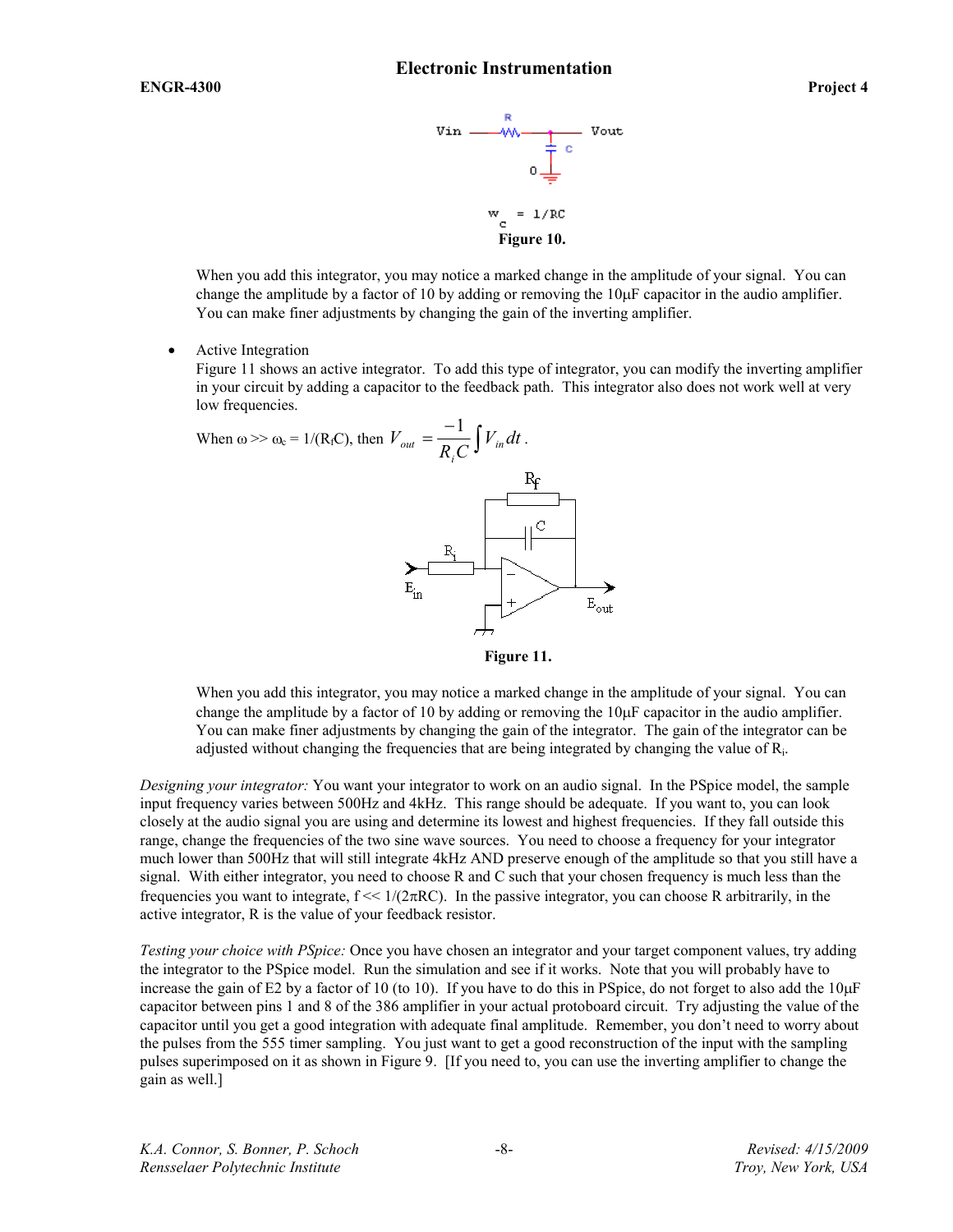### ENGR-4300 Project 4

Adding the integrator to your circuit: After you have used PSpice to design an integrator, add the integrator to your circuit. Don't forget to also add any other changes you made in the PSpice model (like amplifying the signal). Does your integrator work? Many times the best design predicted by PSpice will not be the one that works optimally in your circuit. If you find a design that works better in the actual circuit, go back and adjust the PSpice simulation.

Signature: When your circuit works as expected with the integrator, have a staff member listen to the circuit with the sine wave input and sign the cover/signature page at the end of this handout

Take your data: When you have a working integrator, take an oscilloscope picture of the integrator functioning and the overall performance of the circuit and the model. If you want, in System(A-H), you can invert the output at H with the scope and with PSpice to get a better visual comparison to the input at A. Again, some of the speakers we have (with low impedance) distort the output at H. If you have this problem, you can remove the speaker and when you take the data at point H.

PSpice output:  $Pair(E-F):$  System(A-H): \_\_\_\_\_\_ Circuit with sine wave input:  $Pair(E-F):$  System $(A-H):$ 



Smoothing out the sampling frequency

The final addition you will make to your circuit is to add a smoothing capacitor to eliminate the pulses created by the sampling.



What the smoothing capacitor should do: Recall that when you added a smoothing capacitor to the output of a rectifier, the bumps from the rectified signal were smoothed over and the output was much more even. You can apply this concept to the signal in this circuit as well. If we add a smoothing capacitor of the correct size between point F and ground, we should be able to smooth out the pulses caused by the sampling and come up with an even closer reconstruction of the original audio wave. Figure 12 shows the result of adding a smoothing capacitor to the integrated signal. It shows the original input (at point A), the output of the circuit (at point H), and the inversion of the output (at point H). Note that the original input frequencies have been preserved, but the pulses (that are shown in Figure 9) have been largely eliminated. Aside from a change in amplitude, a slight time delay, and some inconsistencies in DC offset (caused by the integration), the input and the output are now very much the same. You can see that this is a substantial improvement over the initial data shown in Figure 7.

What capacitance should I use? The exact value of your smoothing capacitor will depend on your integrator and your sampling frequency. A capacitor that is too large will smooth over the high frequencies of your input signal. A capacitor that is too small will not smooth over the sampling pulses. Try experimenting with the PSpice model by adding a 1µF capacitor between point F and ground. Look at the output. Should the capacitance be increased or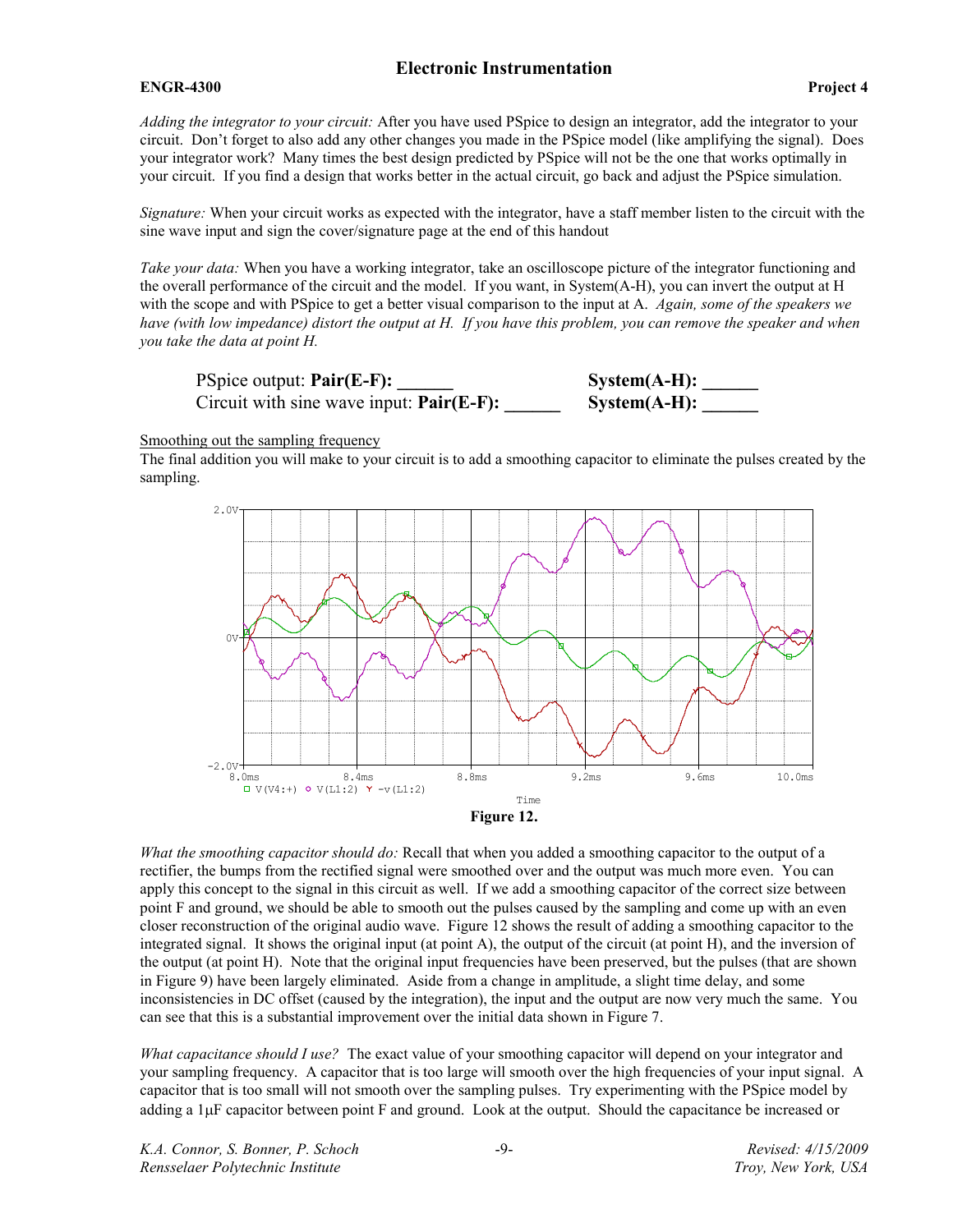### ENGR-4300 Project 4

Check the smoothing capacitor in your circuit: We have found that the smoothing capacitors do not always work well in the actual circuit. Try adding the smoothing capacitor to your circuit and see if it works. You may need to try a slightly different size capacitor than the one predicted by PSpice. If you can find a design that both integrates and smoothes the signal, take a scope picture of the output for a sine wave input signal and have it signed by a staff member. Include it for extra credit. Make sure you indicate what components you used to get the circuit working.

Take your PSpice data: Once you have decided on a smoothing capacitor that works well in PSpice, take your data. If you want, in System(A-H), you can invert the output at H with the scope and with PSpice to get a better visual comparison to the input at A. Once again, some of the speakers we have (with low impedance) distort the output at H. If you have this problem, you can remove the speaker and when you take the data at point H.

PSpice output: Pair(E-F): \_\_\_\_\_\_ System(A-H): \_\_\_\_\_\_

### Take your circuit data:

If you were able to get the smoothing capacitor to work, take this last picture with both the integrator and the smoothing capacitor. If you did not, take it with only the integrator.

Final circuit with audio source input:  $Pair(E-F)$ : System $(A-H)$ :

Signature: When your circuit works as expected with the integrator (and possibly the smoothing capacitor), have a staff member listen to the circuit with the audio input and sign the cover/signature page at the end of this handout

# Part C - The Report

Instead of a formal report this semester, we are asking you to provide the following packet. Basically, we want you to show a caparison between the PSpice output and the output from the circuit. You will be graded out of 70 points for the packet plus an additional 10 point general assessment. If you want you can include more than one pair of plots for any Pair. Also Include the cover/signature page attached to the end of this handout. ALL PLOTS SHOULD INDICATE WHICH TRACE CORRESPONDS TO THE SIGNAL AT WHICH POINT.

- A. Plots for Initial Design with Function Generator Input (40 points) Part A1: Pair A-B
	- Output from PSpice (1 pt)
	- Output from circuit (1 pt)
	- Pair description and brief comparison (3 pt) Part A2: Pair A-C
	- Output from PSpice (1 pt)
	- Output from circuit (1 pt)
	- Pair description and brief comparison (3 pt) Part A3: Pair A-D
	- Output from PSpice (1 pt)
	- Output from circuit (1 pt)
	- Pair description and brief comparison (3 pt) Part A4: Pair A-E
	- Output from PSpice (1 pt)
	- Output from circuit (1 pt)
	- Pair description and brief comparison (3 pt)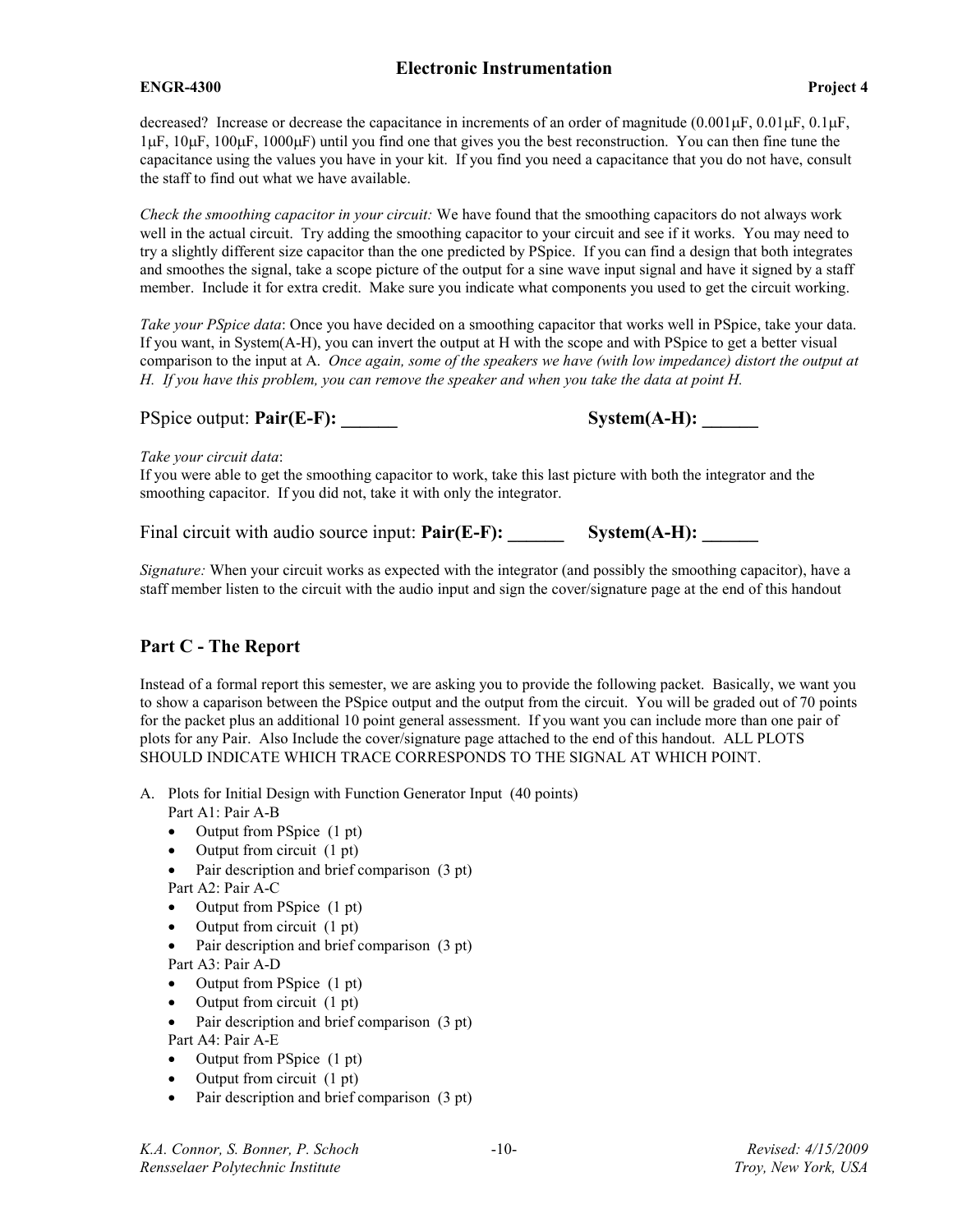## ENGR-4300 Project 4

Part A5: Pair A-F

- Output from PSpice (1 pt)
- Output from circuit (1 pt)
- Pair description and brief comparison (3 pt)
- Part A6: Pair A-G
- Output from PSpice (1 pt)
- Output from circuit  $(1 \text{ pt})$ <br>• Pair description and brief c
- Pair description and brief comparison (3 pt) Part A7: Pair A-H
- Output from PSpice (2 pt)
- Output from circuit (2 pt)
- Pair description and brief comparison (6 pt)
- B. Plots for Initial Design with Audio Input (4 points) Part B1: Pair E-F
	- Output from circuit (2 pt)
	- Part B2: Circuit Function A-H
	- Output from circuit (2 pt)
- C. Final Design with Integrator only (12 points) Part C1: Pair E-F – Function Generator Input
	- Output from PSpice (2 pt)
	- Output from circuit  $(2 \text{ pt})$
	- Brief comparison (2 pt)

Part C2: Circuit Function A-H – Function Generator Input

- Output from PSpice (2 pt)
- Output from circuit (2 pt)
- Brief comparison (2 pt)
- D. Final Design with Integrator and Smoothing Capacitor (14 points) Part D1: Final Design Schematic
	- Print out of final design schematic from PSpice (3 pt)
	- Calculation of corner frequency of integrator (2 pt)
	- State value of smoothing capacitor (1 pt)
	- Part D2: Pair E-F Function Generator Input
		- Output from PSpice (2 pt)
		- Compare to output without smoothing (1 pt)
	- Part D3: Circuit Function A-H Function Generator Input
		- Output from PSpice (2 pt)
		- Compare to output without smoothing (1 pt)
	- Part D4: Circuit Function A-H –Audio Input
		- Output from circuit (2 pt)
- Total: 70 points for project packet +10 points for general assessment of packet +20 points for attendance 100 points

Attendance (20 possible points) 3 classes (20 points), 2 classes (10 points), 1 class (0 points) Minus 5 points for each late. No attendance at all  $=N_0$  grade for project.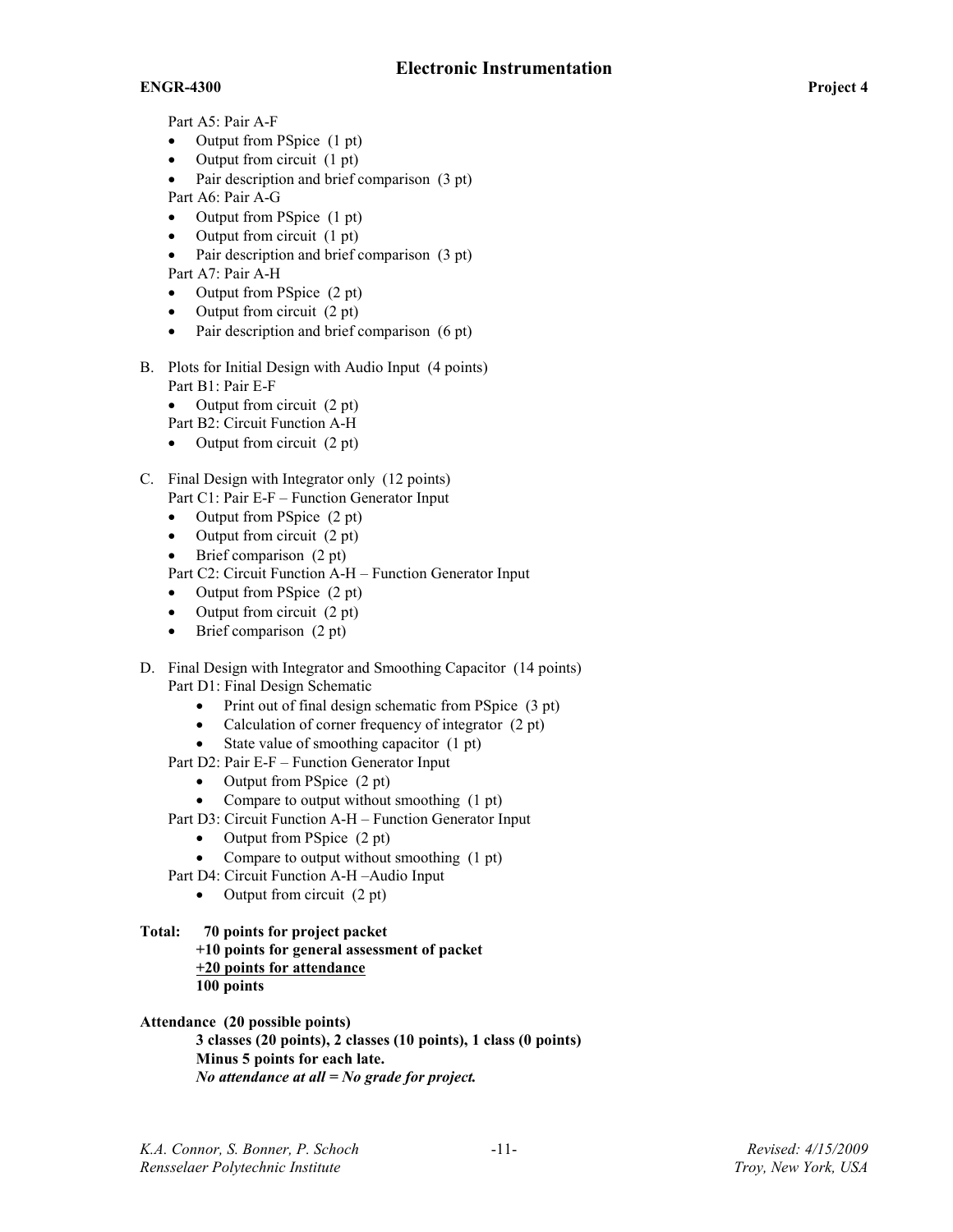### ENGR-4300 Project 4

You should expect the simulation and the actual data to be different because the input waves are different. The simulation input is two superimposed sinusoids, whereas, the circuit input is a single sinusoid. So the shape of the output will vary somewhat, but the way the pair acts on the output should be the same. The amplitudes of both the simulated input and the actual input should be in the same approximate ballpark (unless we deliberately altered the gain to make the signal visible). The sampling frequency should be close. If there are significant differences, please note it with a reasonable explanation. Here is an example of an appropriate "block (signal pair) description" and "brief comparison"

Block Description: Block F-G is a volume control. As you can see, in both the PSpice simulation and the actual circuit output, the output signal (the trace marked  $G$ ) is smaller than the input signal (the trace marked F). The amplitude of the output at G is some fraction (between 0 and 1) of the input at F. Turning the pot changes the relative amplitude of G. The output and the input are the same basic shape and the frequencies are preserved exactly.

Brief Comparison: The PSpice output and the output from the circuit have comparable sampling frequency (around 48kHz). The amplitude of the PSpice output is larger, primarily due to the fact that the output signal from the real photodiode is smaller than the one from the simulation. The overall shape of both (triangular samples superimposed over a signal which marginally represents the input) are comparable given the difference in the input.